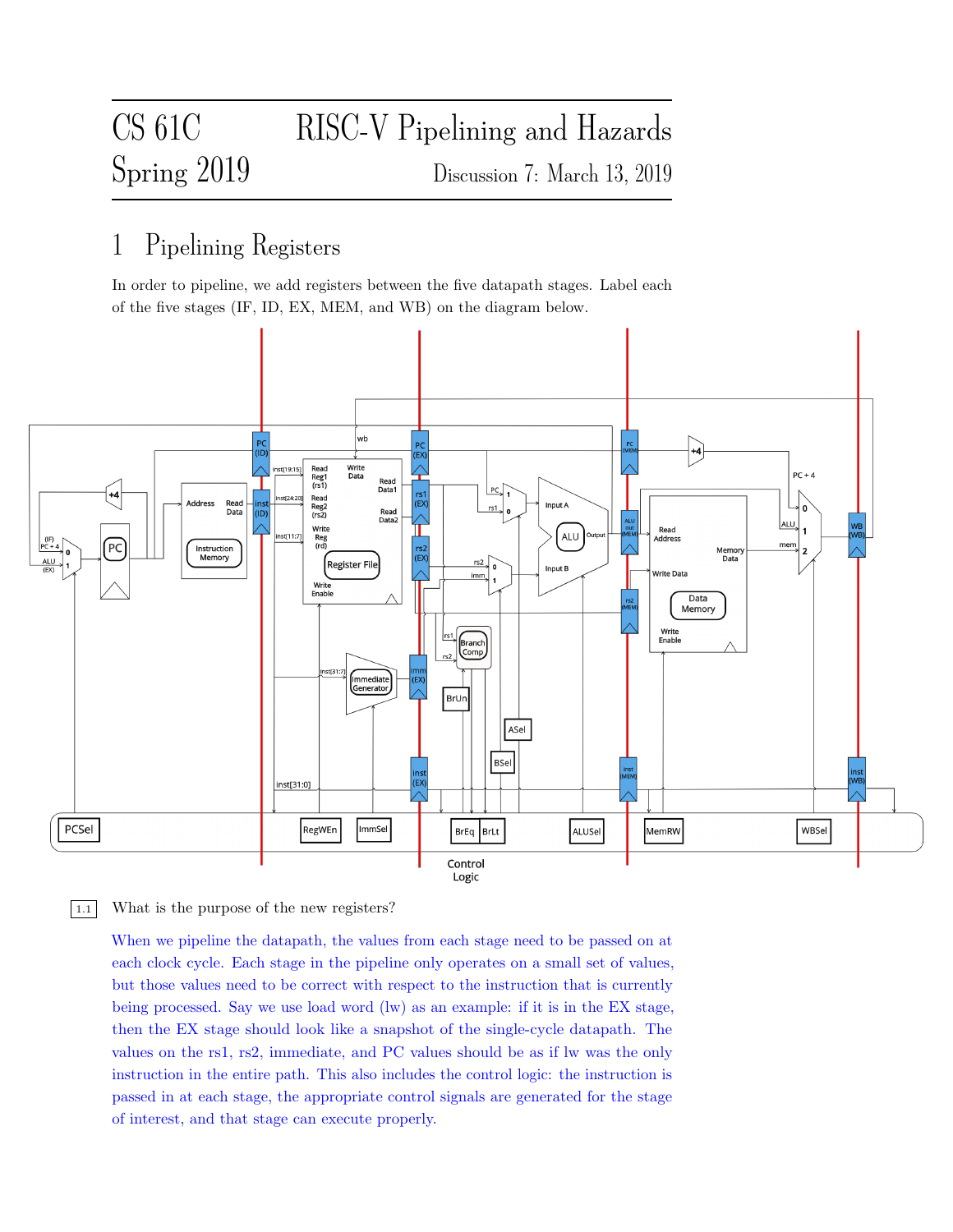#### 2 RISC-V Pipelining and Hazards

 $\boxed{1.2}$  Why do we add  $+4$  to the PC again in the memory stage?

We add +4 to the PC again in the memory stage so we dont need to pass both PC and PC+4 along the whole pipeline

|1.3 Why do we need to save the instruction in a register multiple times?

We need to save the instruction in a register multiple times because each pipeline stage needs to receive the right control signals for the instruction currently in that stage.

## 2 Performance Analysis

| <b>Register clk-to-q</b> 30 ps <b>Branch comp.</b> 75 ps |                    | Memory write 200 ps        |
|----------------------------------------------------------|--------------------|----------------------------|
| <b>Register setup</b> 20 ps                              | $ALU$ 200 ps       | <b>RegFile read</b> 150 ps |
| $Mux$ 25 ps                                              | Memory read 250 ps | <b>RegFile setup</b> 20 ps |

2.1 With the delays provided above for each of the datapath components, what would be the fastest possible clock time for a single cycle datapath?

 $t_{\rm{clk}} \geq t_{\rm{PC \,clk-to-q}} + t_{\rm{IMEM \, read}} + t_{\rm{RF \, read}} + t_{\rm{mux}} + t_{\rm{ALU}} + t_{\rm{DMEM \, read}} + t_{\rm{mux}} + t_{\rm{RF \, setup}}$  $>$  30 + 250 + 150 + 25 + 200 + 250 + 25 + 20  $\geq 950$  ps

$$
\frac{1}{950 \text{ ps}} = 1.05 \text{ GHz}
$$

2.2 What is the fastest possible clock time for a pipelined datapath?

IF :  $t_{\text{PC clk-to-q}} + t_{\text{IMEM read}} + t_{\text{Reg setup}} = 30 + 250 + 20 = 300 \text{ ps}$ 

**ID** :  $t_{\text{Reg clk-to-q}} + t_{\text{RF read}} + t_{\text{Reg setup}} = 30 + 150 + 20 = 200 \text{ ps}$ 

EX :  $t_{\text{Reg clk-to-q}} + t_{\text{mux}} + t_{\text{ALU}} + t_{\text{Reg setup}} + t_{\text{mux}} = 30 + 25 + 200 + 20 + 25 = 300 \text{ ps}$ 

MEM :  $t_{\text{Reg clk-to-q}} + t_{\text{DMEM read}} + t_{\text{mux}} + t_{\text{Reg setup}} = 30 + 250 + 25 + 20 = 325 \text{ ps}$ 

 $\text{WB}: t_{\text{Reg clk-to-q}} + t_{\text{RF setup}} = 30 + 20 = 50 \text{ ps}$ 

#### $max(\text{IF}, \text{ID}, \text{EX}, \text{MEM}, \text{WB}) = 325 \text{ ps}$

NOTE: For the EX stage, the branch comparator time is overshadowed by the ALU computation (The same would be true in the ID stage as well, but since there is no mentioned time for Immediate Generator, we assumed here it is trivial):

Branch comparator :  $t_{\text{PC clk-to-q}} + t_{\text{Branch comp.}} = 30 + 75 = 105 \text{ ps}$ 

ALU computation :  $t_{\text{Reg clk-to-q}} + t_{\text{mux}} + t_{\text{ALU}} + t_{\text{Reg setup}} = 25 + 200 = 275 \text{ ps}$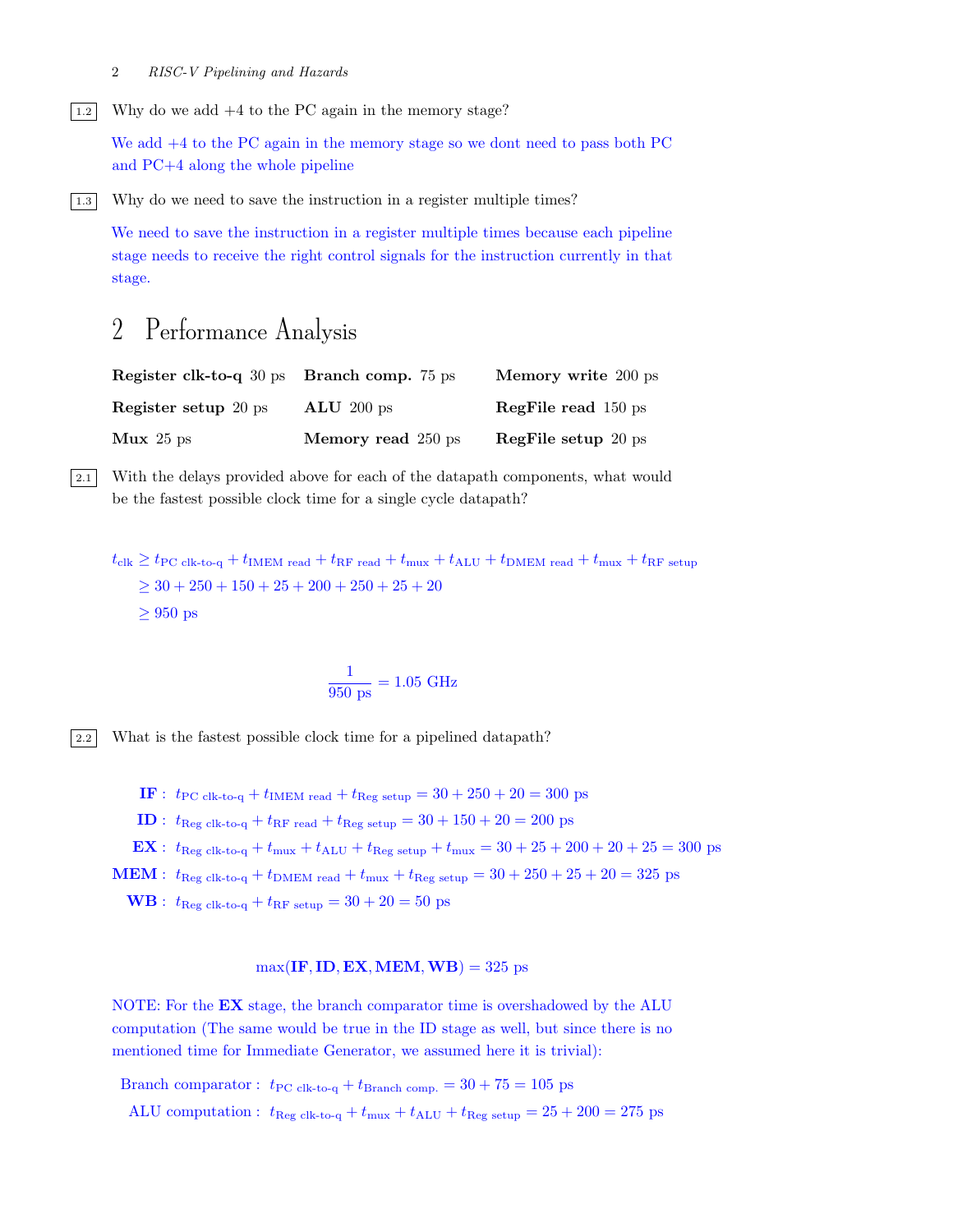2.3 What is the speedup from the single cycle datapath to the pipelined datapath? Why is the speedup less than 5?

 $\frac{950 \text{ ps}}{325 \text{ ps}}$ , or a 2.9 times speedup. The speedup is less than 5 because of (1) the necessity of adding pipeline registers, which have clk-to-q and setup times, and (2) the need to set the clock to the maximum of the five stages, which take different amounts of time.

Note: because of hazards, which require additional logic to resolve, the actual speedup would likely be even less than 2.9 times.

## 3 Hazards

One of the costs of pipelining is that it introduces three types of pipeline hazards: structural hazards, data hazards, and control hazards.

## Structural Hazards

Structural hazards occur when more than one instruction needs to use the same datapath resource at the same time. There are two main causes of structural hazards:

- Register File The register file is accessed both during ID, when it is read, and during WB, when it is written to. We can solve this by having separate read and write ports. To account for reads and writes to the same register, processors usually write to the register during the first half of the clock cycle, and read from it during in the second half. This is also known as double pumping.
- Memory Memory is accessed for both instructions and data. Having a separate instruction memory (abbreviated IMEM) and data memory (abbreviated DMEM) solves this hazard.

Something to remember about structural hazards is that they can always be resolved by adding more hardware.

## Data Hazards

Data hazards are caused by data dependencies between instructions. In CS 61C, where we will always assume that instructions are always going through the processor in order, we see data hazards when an instruction reads a register before a previous instruction has finished writing to that register.

#### Forwarding

Most data hazards can be resolved by forwarding, which is when the result of the EX or MEM stage is sent to the EX stage for a following instruction to use.

3.1 Look for data hazards in the code below, and figure out how forwarding could be used to solve them.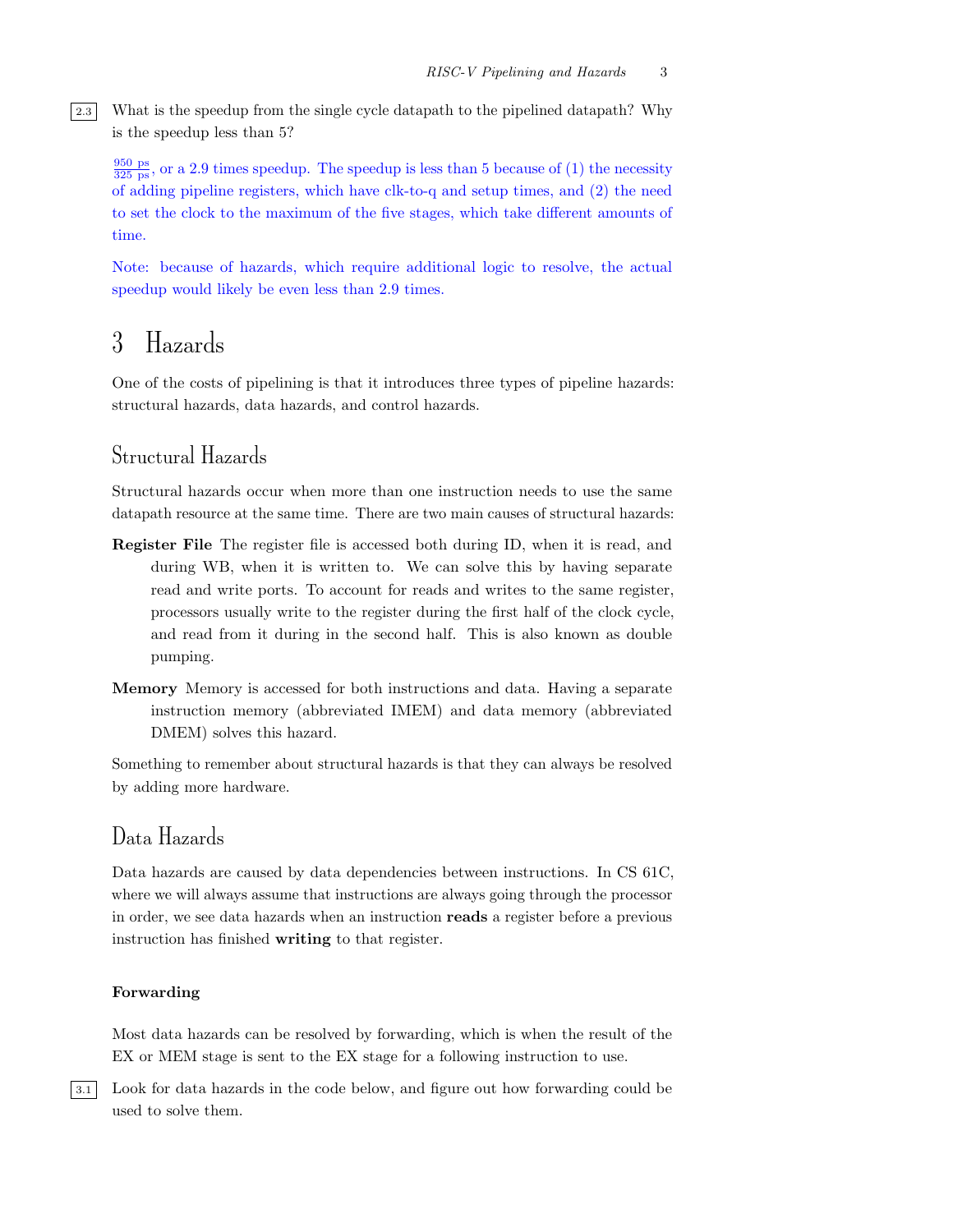| Instruction          | د∘∩ | CЗ | C4  | C5  |     | C7 |
|----------------------|-----|----|-----|-----|-----|----|
| 1. addi t0, $a0, -1$ | ΙD  | EX | MEM | WВ  |     |    |
| 2. and s2, t0, a0    | IF  |    | EX  | МЕМ | WВ  |    |
| 3. sltiu a0, t0, 5   |     | ΙF |     | EX  | MEM | WВ |

There are two data hazards, between instructions 1 and 2, and between instructions 1 and 3. The first could be resolved by forwarding the result of the EX stage in C3 to the beginning of the EX stage in C4, and the second could be resolved by forwarding the result of the EX stage in C3 to the beginning of the EX stage in C5.

3.2 Imagine you are a hardware designer working on a CPU's forwarding control logic. How many instructions after the addi instruction could be affected by data hazards created by this addi instruction?

Three instructions. For example, with the addi instruction, any instruction that uses t0 that has its ID stage in C3, C4, or C5 will not have the result of addi's writeback in C5. If, however, we are allowed to assume double-pumping (write-then-read to registers), then it would only affect two instructions since the ID stage of instruction 4 would be allowed to line up with the WB stage of intruction 1. (Side note: how is this implemented in hardware? We add 2 wires: one from the beginning of the MEM stage for the output of the ALU and one from the beginning of the WB stage. Both of these wires will connect to the A mux in the EX stage.)

#### Stalls

| 3.3 Look for data hazards in the code below. One of them cannot be solved with |  |
|--------------------------------------------------------------------------------|--|
| forwarding—why? What can we do to solve this hazard?                           |  |

| Instruction         | C1 | C <sub>2</sub> | C <sub>3</sub> | C <sub>4</sub> | C <sub>5</sub> | C <sub>6</sub> | C7         | C8        |
|---------------------|----|----------------|----------------|----------------|----------------|----------------|------------|-----------|
| 1. addi s0, s0, 1   |    | ID             | EX             | MEM            | - WB           |                |            |           |
| 2. addi t0, t0, 4   |    | ΙF             | ID             | EX             | <b>MEM</b>     | WΒ             |            |           |
| 3. $1w$ t1, $0(t0)$ |    |                | ΙF             |                | ЕX             | <b>MEM</b>     | WВ         |           |
| 4. add t2, t1, x0   |    |                |                |                | IΕ             | ЕX             | <b>MEM</b> | <b>WB</b> |

There are two data hazards in the code. The first hazard is between instructions 2 and 3, from t0, and the second is between instructions 3 and 4, from t1. The hazard between instructions 2 and 3 can be resolved with forwarding, but the hazard between instructions 3 and 4 cannot be resolved with forwarding. This is because even with forwarding, instruction 4 needs the result of instruction 3 at the beginning of C6, and it wont be ready until the end of C6.

We can fix this by inserting a nop (no-operation) between instructions 3 and 4.

3.4 Say you are the compiler and can re-order instructions to minimize data hazards while guaranteeing the same output. How can you fix the code above?

Reorder the instructions 2-3-1-4, because instruction 1 has no dependencies.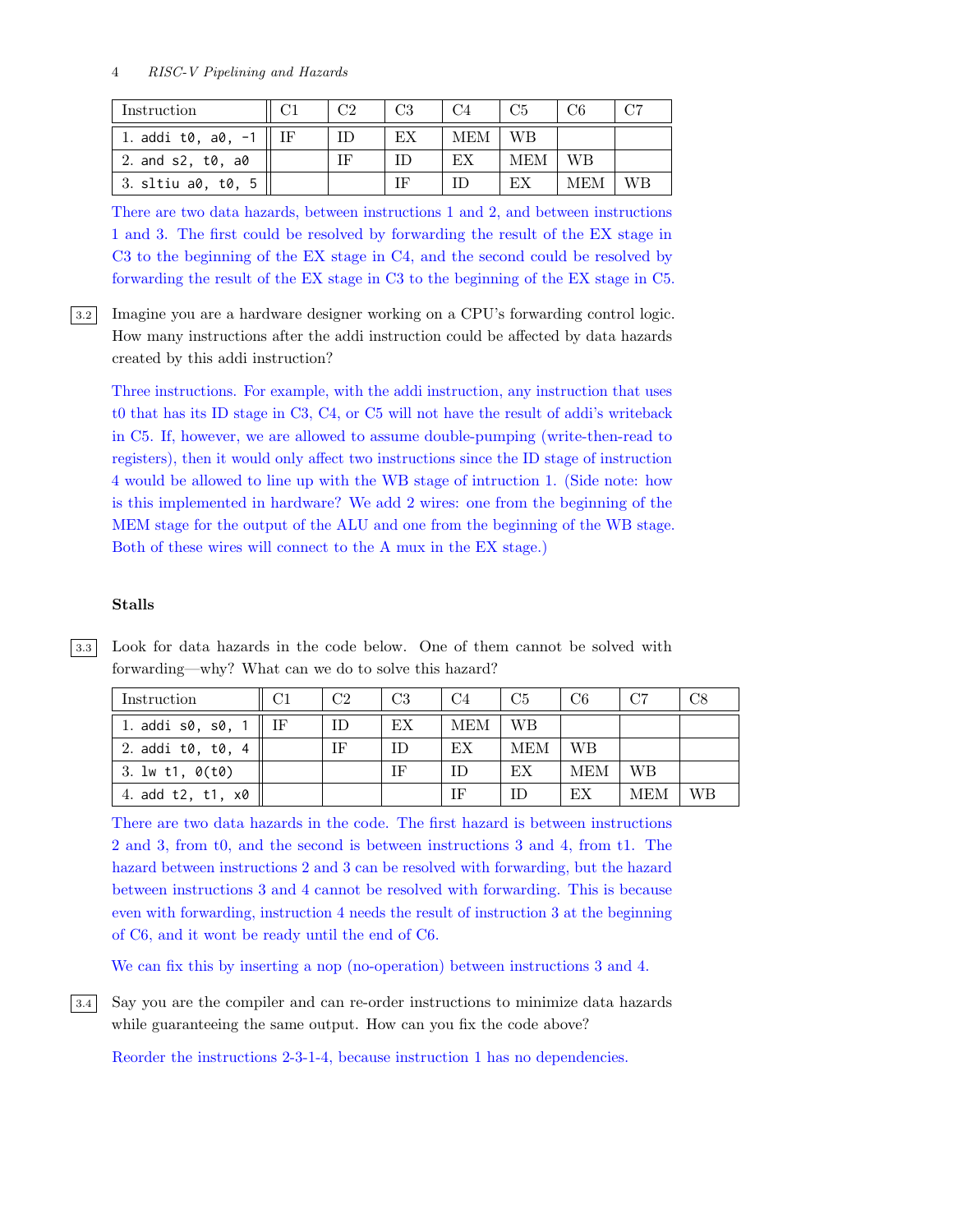#### Detecting Data Hazards

Say we have the rs1, rs2,  $\text{Re} qW \text{E} n$ , and rd signals for two instructions - instruction  $n$  and instruction  $n + 1$  - and we wish to determine if a data hazard exists across the instructions. We can simply check to see if the  $rd$  for instruction n matches either rs1 or rs2 of instruction  $n + 1$ , indicating that such a hazard exists (think, why does this make sense?). We could then use our hazard detection to determine which forwarding paths/number of stalls (if any) are necessary to take to ensure proper instruction execution. In pseudo-code, this could look something like the following:

```
if (rs1(n + 1) == rd(n) || rs2(n + 1) == rd(n) && Reg Wen(n) == 1)forward ALU output of instruction n
```

```
}
```
### Control Hazards

Control hazards are caused by jump and branch instructions, because for all jumps and some branches, the next PC is not  $PC + 4$ , but the result of the computation completed in the EX stage. We could stall the pipeline for control hazards, but this decreases performance.

3.5 Besides stalling, what can we do to resolve control hazards?

We can predict which way branches will go, and when this prediction is incorrect, "flush" the pipeline and continue with the correct instruction. (The most naive prediction method is to simply predict that branches are always not taken).

## Extra for Experience

3.6 Given the RISC-V code above and a pipelined CPU with no forwarding, how many hazards would there be? What types are each hazard? Consider all possible hazards from all pairs of instructions.

How many stalls would there need to be in order to fix the data hazard(s)? What about the control hazard(s)?

| Instruction             | C1 | C <sub>2</sub> | C <sub>3</sub> | C <sub>4</sub> | C5  | C <sub>6</sub> | C7         | C8         | C <sub>9</sub> |
|-------------------------|----|----------------|----------------|----------------|-----|----------------|------------|------------|----------------|
| 1. sub t1, s0, s1       | IF | ID.            | EX             | MEM            | WB  |                |            |            |                |
| 2. or s0, t0, t1        |    | ΙF             | ID             | EX             | MEM | <b>WB</b>      |            |            |                |
| 3. sw s1, $100(s0)$     |    |                | ΙF             | ID             | EX  | <b>MEM</b>     | WB         |            |                |
| 4. bgeu $s0$ , $s2$ , 1 |    |                |                | ΙF             | ID  | EX             | <b>MEM</b> | <b>WB</b>  |                |
| 5. add t2, x0, x0       |    |                |                |                | ΙF  | ΙD             | EX         | <b>MEM</b> | WΒ             |

There are four hazards: between instructions 1 and 2 (data hazard from t1), instructions 2 and 3 (data hazard from s0), instructions 2 and 4 (from s0), and instructions 4 and 5 (a control hazard).

Assuming that we can read and write to the RegFile on the same cycle, two stalls are needed between instructions 1 and 2, and two stalls are needed between instructions